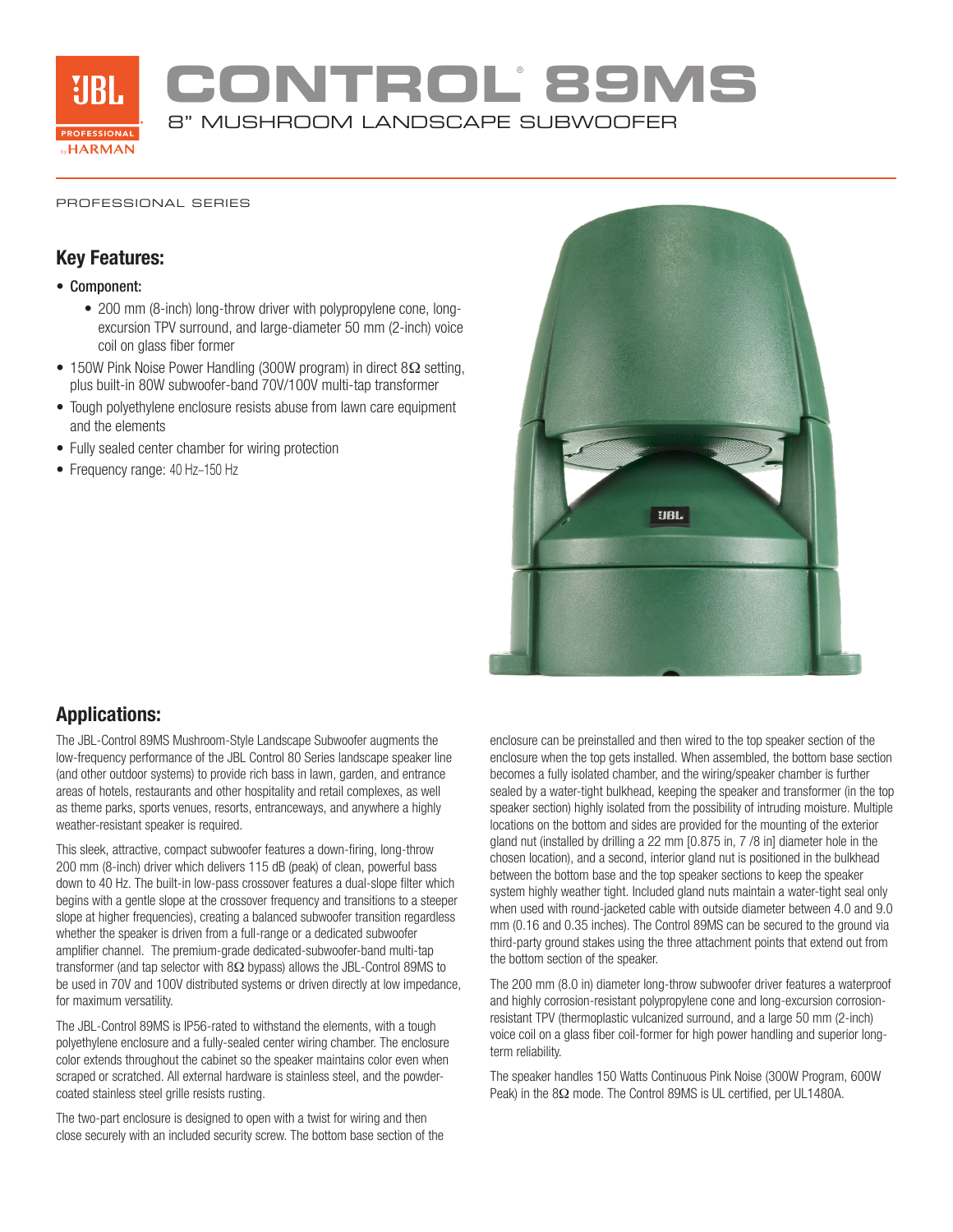

**CONTROL**®  **89MS**

8" MUSHROOM LANDSCAPE SUBWOOFER

#### PROFESSIONAL SERIES

## **Specifications:**

| Frequency Range (-10 dB) <sup>1</sup>     | 40 Hz - 150 Hz                                                                                                                                                                                                                     |
|-------------------------------------------|------------------------------------------------------------------------------------------------------------------------------------------------------------------------------------------------------------------------------------|
| Frequency Response $(\pm 3 \text{ dB})^1$ | 53 Hz - 110 Hz                                                                                                                                                                                                                     |
| Power Rating <sup>2</sup>                 | 300 W: Continuous Program (2 hrs)<br>150 W: (600 W Peak), Continuous Pink<br>Noise (2 hrs)<br>100 W: (400 W Peak), Continuous Pink<br>Noise (100 hrs)                                                                              |
| Maximum Input Voltage                     | 31V (based on 2 hr. Continuous Pink<br>Noise rating and min-Z)                                                                                                                                                                     |
| Sensitivity <sup>3</sup>                  | 87 dB (ave. 60 Hz - 105 Hz)                                                                                                                                                                                                        |
| Nominal Coverage Angle                    | 360° horizontal, 160° vertical (primary<br>listening 10° to 50° up from ground).                                                                                                                                                   |
| Directivity (Q)                           | 2.0 (with half-space, $2\pi$ , on-ground<br>loading)                                                                                                                                                                               |
| Directivity Index (DI):                   | 3.0                                                                                                                                                                                                                                |
| Rated Maximum SPL <sup>4</sup>            | 115 dB peak (109 dB continuous, 2 hr)<br>@ 1m                                                                                                                                                                                      |
| Nominal Impedance                         | $8\Omega$ (at $8\Omega$ tap)                                                                                                                                                                                                       |
| Minimum Impedance                         | $7.2\Omega$ at 85 Hz                                                                                                                                                                                                               |
| <b>Transformer Taps</b>                   | 70V: 80 W, 40 W, 20 W, 10 W<br>100V: 80 W, 40 W, 20 W                                                                                                                                                                              |
| <b>Insertion Loss</b>                     | $<$ 0.8 dB at any tap setting                                                                                                                                                                                                      |
| <b>Thru Setting</b>                       | $8\Omega$ nominal                                                                                                                                                                                                                  |
| Crossover Type                            | Complex dual-slope 2nd order low-pass<br>with additional impedance compensation                                                                                                                                                    |
| Recommended Protective High-Pass          | 40 Hz for $8\Omega$ operation and for all tap<br>settings, 24 dB/oct                                                                                                                                                               |
| <b>Transducers</b>                        |                                                                                                                                                                                                                                    |
| Driver                                    | 200 mm (8-inch) driver, polypropylene<br>injection cone, long-excursion corrosion-<br>resistant TPV (thermoplastic vulcanizate)<br>surround, and 50 mm (2-inch) voice coil<br>on 80% glass fiber + polyamide coil<br>former.       |
| <b>Physical</b>                           |                                                                                                                                                                                                                                    |
| <b>Enclosure Material</b>                 | LDPE Polyethylene plastic, 6 mm<br>minimum wall thickness, UL94V-HB rated,<br>color throughout.                                                                                                                                    |
| Grille                                    | Powder coated stainless steel                                                                                                                                                                                                      |
| Environmental                             | IP-56 rating per IEC529 (dust protected<br>and protected against strong jets of<br>water). Exceeds MilSpec 810 for humidity,<br>salt spray, temperature, & UV. Passes<br>Mil-Std-202F for salt spray. Enclosure<br>UL94V-HB rated. |
| <b>Agency Ratings</b>                     | UL1480A Speakers for Commercial<br>and Professional Use, for outdoor wet<br>locations: CSA C22.2 No. 205-12. Signal<br>Equipment. Transformer UL Recognized<br>per UL1876, ROHS compliant.                                         |
| Terminals                                 | Bare wire with dielectric-gel-filled wire<br>nuts (internal to top speaker section)                                                                                                                                                |

| Wiring                            | Water ingress protected by two stages of<br>gland nuts, one mounted on outside of<br>enclosure (installed by installer via drilling<br>22 mm (0.875 in, 7/8 in) hole in any of<br>multiple provided locations) and one in the<br>bulkhead between the bottom base and<br>top speaker sections. Included gland nuts<br>require round-jacketed wire with outside<br>diameter between 4.0 mm and 9.0 mm<br>$(0.16"$ in and $0.35"$ in). For Installation<br>instructions, see Installation Guide (#IS-<br>C80MLS-B) |
|-----------------------------------|------------------------------------------------------------------------------------------------------------------------------------------------------------------------------------------------------------------------------------------------------------------------------------------------------------------------------------------------------------------------------------------------------------------------------------------------------------------------------------------------------------------|
| Colors                            | Hunter Green, RAL 6018                                                                                                                                                                                                                                                                                                                                                                                                                                                                                           |
| Dimension (H x W x D)             | 524 x 355 x 355 mm<br>(20.7 x 14.0 x 14.0 inches)                                                                                                                                                                                                                                                                                                                                                                                                                                                                |
| Net Weight                        | 10.9 kg (24.0 lbs)                                                                                                                                                                                                                                                                                                                                                                                                                                                                                               |
| Shipping Weight                   | 13.6 kg (30.0 lbs)                                                                                                                                                                                                                                                                                                                                                                                                                                                                                               |
| Included Accessories              | (2) wire nuts, (2) gland nuts, (1) security<br>screwdriver                                                                                                                                                                                                                                                                                                                                                                                                                                                       |
| Installer-Supplied Required Tools | 22 mm (0.875 in, 7/8 in) twist-type drill<br>bit (or other type suitable for plastic) for<br>installing gland nut into enclosure.                                                                                                                                                                                                                                                                                                                                                                                |

<sup>1</sup> In half-space (located on the ground, 2π loading)<br><sup>2</sup> Continuous Pink Noise rating is AES spectrum (45 Hz – 450 Hz), with 6 dB crest factor. Continuous program power is defined as 3 dB above the Continuous Pink Noise Rating. In 8 ohm mode.

 $3$  Half-space,  $2\pi$  loading (on-ground recessed),  $360^\circ$  horizontal, vertical averaged 10 to 50 degrees from ground. 4 8 ohm mode, calculated from sensitivity and power handling, exclusive of power compression.

JBL continually engages in research related to product improvement. Some materials, production methods, and design refinements are introduced into existing products without notice as a routine expression of that philosophy. For this reason, any current JBL product may differ in some respect from its published description, but will always equal or exceed the original design specifications unless otherwise stated.